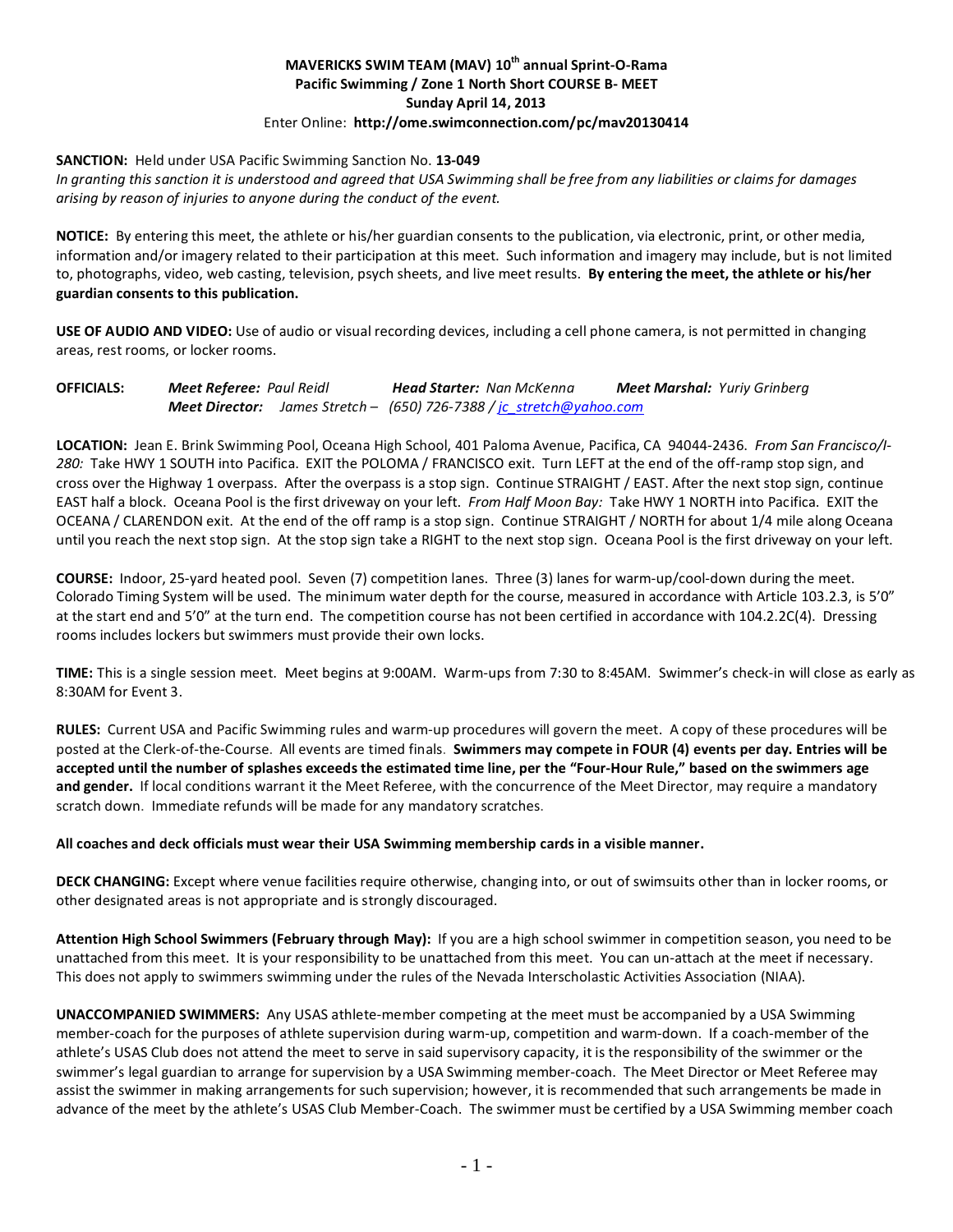as being proficient in performing a racing start or must start the race in the water. It is the responsibility of the swimmer or the swimmer's legal guardian to ensure compliance with this requirement.

**RESTRICTIONS:** Smoking and the use of other tobacco products is prohibited on the pool deck, in the locker rooms, in spectator seating, on standing areas and in all areas used by swimmers, during the meet and during warm-up periods. Sale and use of alcoholic beverages is prohibited in all areas of the meet venue. All shelters must be properly secured. No glass containers are allowed in the meet venue. No propane heater is permitted except for snack bar/meet operations. No tents allowed on the pool deck or any other areas within the pool's indoor boundaries.

**ELIGIBILITY:** Swimmers must be current members of USA-S and enter their name and registration number on the meet entry card as they are shown on their Registration Card. If this is not done, it may be difficult to match the swimmer with the registration and times database. The meet host must check all swimmer registrations against the SWIMS database and if not found to be registered, the Meet Director shall accept the registration at the meet (a \$10 surcharge will be added to the regular registration fee). Duplicate registrations will be refunded by mail. Swimmers in the "B" Division must have met at least the listed "PC-B" time standard. All entry times slower than the listed "PC-B" time standard will be in the "C" Division. Entries with **"NO TIME"** will be accepted. Entry times submitted for this meet will be checked against a computer database and may be changed in accordance with Pacific Swimming Entry Time Verification Procedures. **Entries made at the "A" time standard or faster will be rejected.** Swimmers with prior "A" times in any event entered, regardless of course, as evidenced by the times verification file will not be eligible for award in such event. Disabled swimmers are welcome to attend this meet and should contact the Meet Director or Meet Referee regarding special accommodations on entry times and seeding per Pacific Swimming policy. Swimmers 19 years of age and over may compete in the meet for time only, no awards. Such swimmers must have met the time standards for the 17-18 age group. The swimmer's *age will be the age of the swimmer on the first day of the meet.*

**ENTRY FEES:** \$2.50 per event, \$8.00 participation fee per swimmer. Relay fee of \$8.00 per relay team entered. Relays will be deck entered. Entries will be rejected if payment is not sent at time of request. No CASH Accepted for individual events.

|                       | <b>Make check payable to:</b> Mavericks Swimming Association    |
|-----------------------|-----------------------------------------------------------------|
| Mail with entries to: | Juergen Pfieffer                                                |
|                       | Sprint-O-Rama Meet Entries                                      |
|                       | PO Box 87, Moss Beach, CA 94038                                 |
|                       | juergenwpfeiffer@gmail.com / (650) 563-9494                     |
|                       | (Please reference your call/message with "Mavericks Swim Meet") |

#### **Mailed or Hand-Delivered Entries**:

Entries must be on the attached consolidated entry form. Forms must be filled out completely and printed clearly with swimmers best time. Entries must be entered using the current Pacific Swimming**.** Entries must be postmarked by Friday April 5, 2013 OR hand-delivered to 239 Francisco St., El Granada, CA 94018 by Friday April 5, 2013 at 6:00PM. No late entries will be accepted. No refunds will be made, except mandatory scratch downs. Requests for confirmation of receipt of entries should include a self-addressed envelope.

#### **Online Meet Entries:**

To enter on-line go to **[http://ome.swimconnection.com/pc/m](http://ome.swimconnection.com/pc/)av20130414** to receive an immediate entry confirmation. This method requires payment by credit card. Note: Entering the meet online is completely voluntary and is in no way required or expected in order to enter the meet. Swim Connection LLC charges a processing fee for this service, equal to \$1 per swimmer plus 5% of the total Entry Fees. Please note that the processing fee is a separate fee from the Entry Fees. If you do not wish to pay the processing fee, enter the meet using a mail entry. Online entries will be accepted through Friday April 5, 2013 up to 11:59PM**.**

**CHECK-IN:** The meet will be deck seeded. Swimmers must check-in with the Clerk-of-the-Course. Close of check-in for all events shall be no more than 60 minutes before the estimated time of the start of the first heat of the event. No event shall be closed more than 30 minutes before the scheduled start of the session. Swimmers who do not check-in will not be allowed to compete in the event. Check-in will CLOSE at 8:30AM for events 1-4.

**SCRATCHES:** Any swimmer who has checked in for an individual event and fails to swim that event will be barred from competing in the next individual event in which the swimmer is entered in the meet. The penalty will not apply if the swimmer scratches before the event is seeded or if the Referee accepts proof that the failure was caused by illness, injury, or other circumstance that were beyond the control of the swimmer.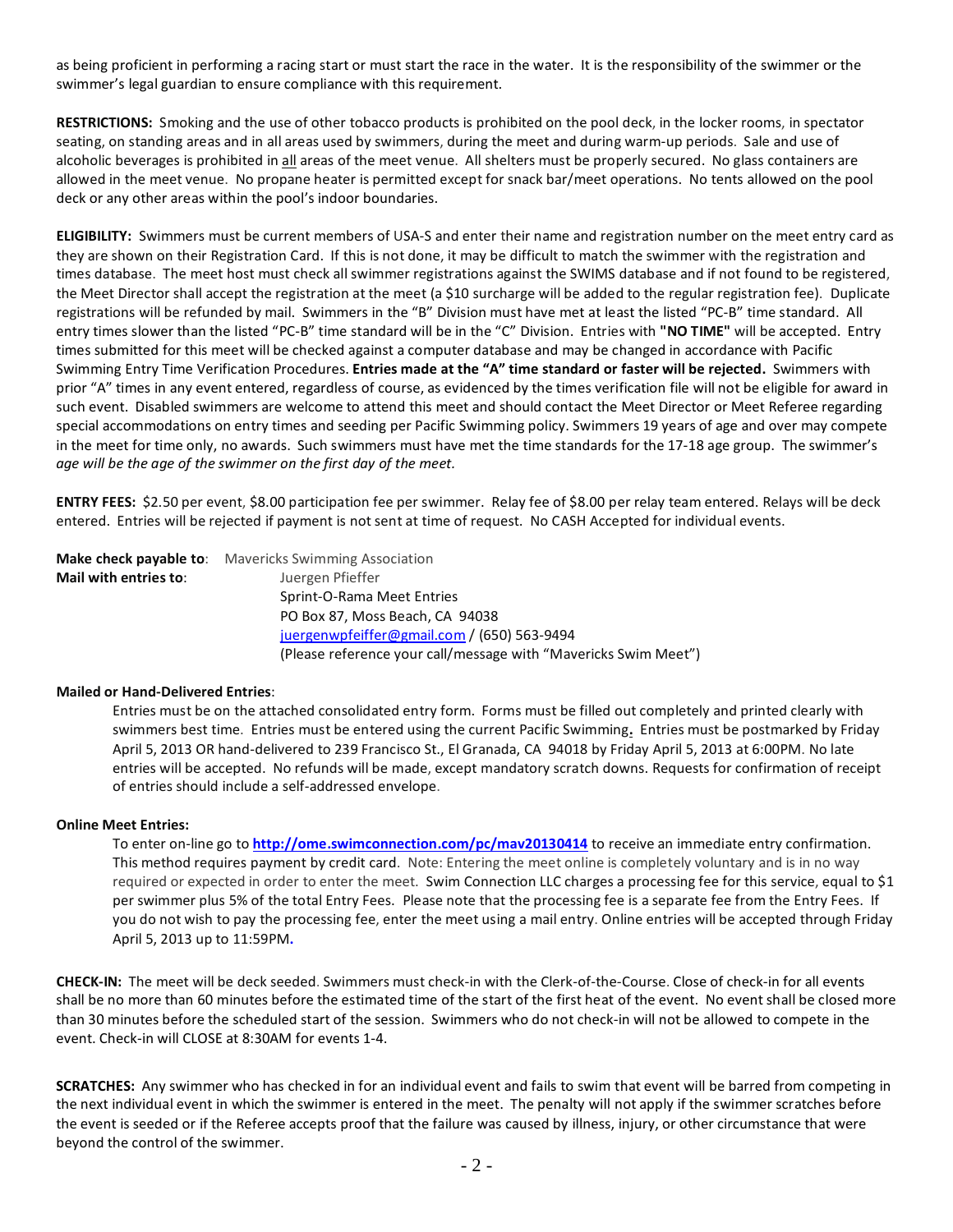**AWARDS:** Ribbons for 1st thru 8th place for individual events in the B, and C divisions: 6/un, 7/8, 9/10, 11/12, 13/14, 15/16. No ribbons for swimmers 17 and over. Standard "A" medals awarded to swimmers achieving NEW "A" times in each event regardless of place achieved in the event. Swimmers who have prior "A" time in any event they compete in, regardless of course the time was earned in, will not receive awards. All awards to be picked up by coaches at end of each session. Awards will not be mailed out.

**ADMISSION:** FREE. Event Program will be provided to coaches and officials.

**REFRESHMENTS:** Snack bar available for snacks and beverages. Coaches and working deck officials will be provided lunch. Hospitality will serve refreshments to timers and volunteers.

**TIMERS:** Participating teams are expected to provide lane timers and recorders based on the number of swimmers registered to participate. Timing lanes will be assigned to teams and coaches will be notified of assignments prior to the meet.

#### **MISCELLANEOUS:**

PARKING:Use Parking lot adjacent to the tennis courts OR the upper level Oceana High School Parking Lot located at top of Paloma Avenue on the hill overlooking the swimming pool. No over-night parking is allowed. Facilities will not be provided after meet hours.

Access ways, passage ways, doorways must remain clear of chairs, seats, bulky items and bags per compliance with Fire Marshall's orders. Items may be removed.

No Flash Photography: The flash interferes with the Colorado Timing Machine strobe sensors.

Swimmers, Coaches and Parents/Timers are NOT ALLOWED to cross/walk in front of the meet officials Timing Station.

Restricted access areas the East and South ends of the swimming pool deck. Access only for Competitors, Coaches, Officials and meet Staff/Volunteers and Timers.

**MINIMUM OFFICIALS:** Teams must follow Zone 1 North rules for providing officials. Each team must provide officials for each session according to the number of swimmers entered in that session, following the table below. Teams that do not provide sufficient officials must provide coaches to act in the place of officials.

| Number of swimmers per team per | # of trained and certified officials |  |  |
|---------------------------------|--------------------------------------|--|--|
| session                         | required                             |  |  |
| $0 - 24$                        |                                      |  |  |
| $25 - 50$                       |                                      |  |  |
| 51-75                           |                                      |  |  |
| 76 - 100                        |                                      |  |  |
| $101$ and up                    | 4 and up (1 for every 25 swimmers)   |  |  |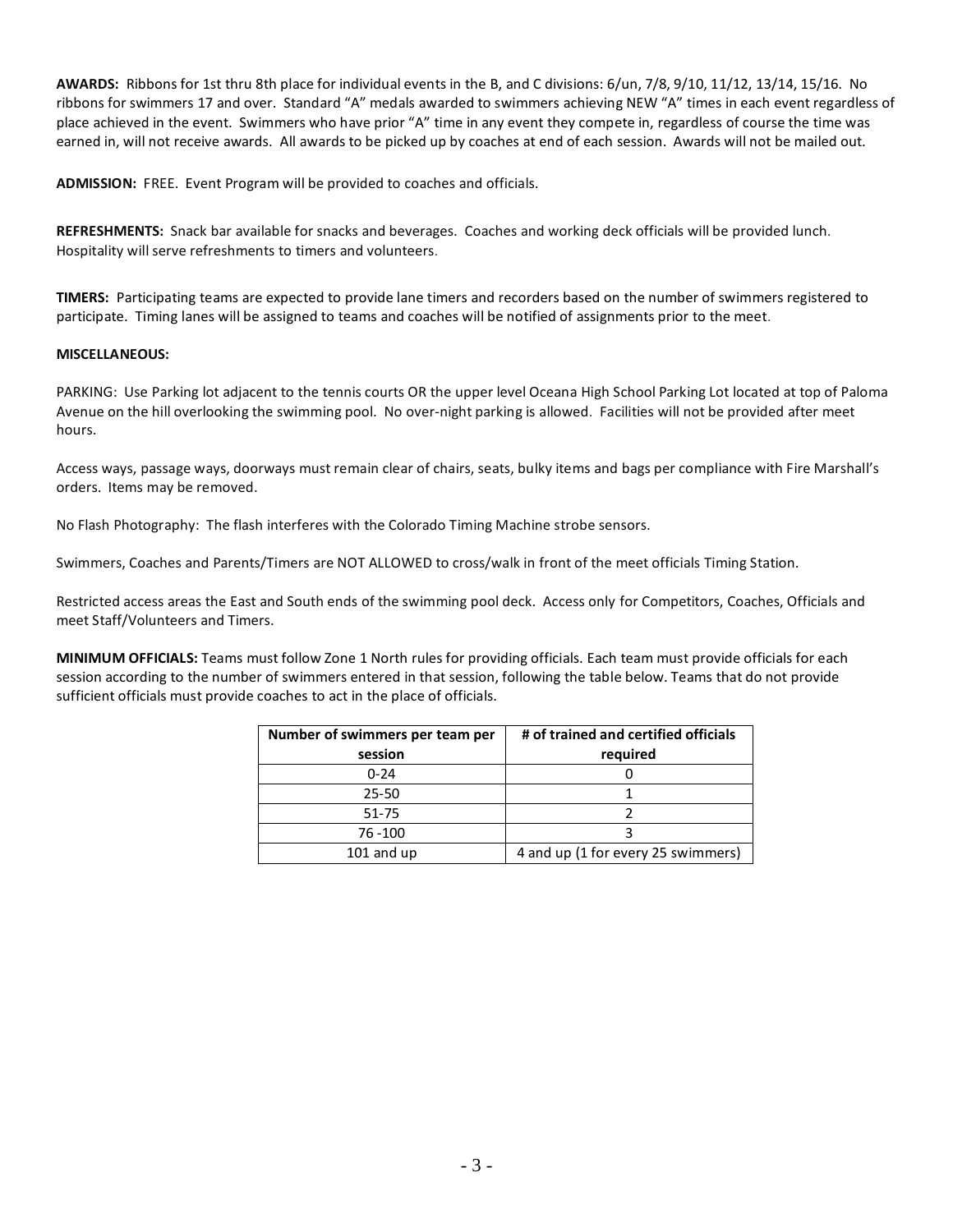# **EVENTS**

| Sunday April 14, 2013 |                          |                |  |  |  |  |
|-----------------------|--------------------------|----------------|--|--|--|--|
| Event # (Girls)       | Event                    | Event # (Boys) |  |  |  |  |
| $\mathbf{1}$          | 8/under 100 IM           | $\overline{2}$ |  |  |  |  |
| 3                     | 9/10<br>100 IM           | 4              |  |  |  |  |
| 5                     | 100 IM<br>11/12          | 6              |  |  |  |  |
| $\overline{7}$        | 13/up 200 IM             | 8              |  |  |  |  |
| 9                     | 8/under 25 Fly           | 10             |  |  |  |  |
| 11                    | 9-10 50 Fly              | 12             |  |  |  |  |
| 13                    | 11-12 50 Fly             | 14             |  |  |  |  |
| 15                    | 13/up 100 Fly            | 16             |  |  |  |  |
| 17                    | 8/under 25 Back          | 18             |  |  |  |  |
| 19                    | 9-10 50 Back             | 20             |  |  |  |  |
| 21                    | 11-12 50 Back            | 22             |  |  |  |  |
| 23                    | 13/up 100 Back           | 24             |  |  |  |  |
| 25                    | 8/under 25 Breast        | 26             |  |  |  |  |
| 27                    | 9-10 50 Breast           | 28             |  |  |  |  |
| 29                    | 11-12 50 Breast          | 30             |  |  |  |  |
| 31                    | 13/up 100 Breast         | 32             |  |  |  |  |
| 33                    | 8/under 25 Free          | 34             |  |  |  |  |
| 35                    | $9 - 10$<br>50 Free      | 36             |  |  |  |  |
| 37                    | 11-12 50 Free            | 38             |  |  |  |  |
| 39                    | 13/up 50 Free            | 40             |  |  |  |  |
| 41                    | 8/under 100 Medley Relay | 42             |  |  |  |  |
| 43                    | 9-10 200 Medley Relay    | 44             |  |  |  |  |
| 45                    | 11-12 200 Medley Relay   | 46             |  |  |  |  |
| 47                    | 8/under 100 Free Relay   | 48             |  |  |  |  |
| 49                    | 9-10 200 Free Relay      | 50             |  |  |  |  |
| 51                    | 11/12 200 Free Relay     | 52             |  |  |  |  |
| 53                    | 13/Up 200 FR             | 54             |  |  |  |  |

13/14 and 15/Up individual events will be swum together but scored separately as 13/14 and 15/Up.